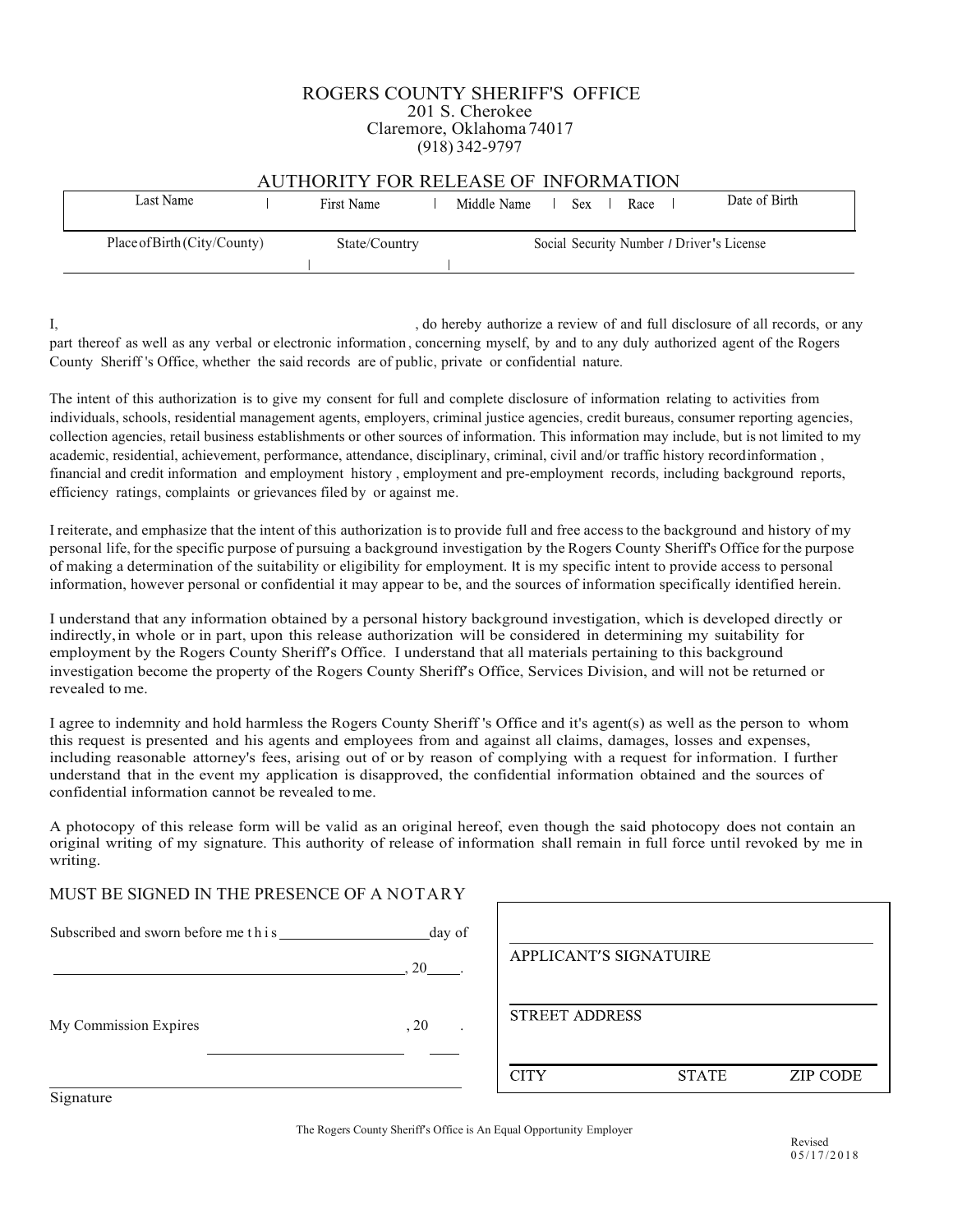| <b>Date of Application</b>                                                                                                                                                              | <b>Detention Application</b> |  |                   |                                                              |  |          |                |                   |                               |  |
|-----------------------------------------------------------------------------------------------------------------------------------------------------------------------------------------|------------------------------|--|-------------------|--------------------------------------------------------------|--|----------|----------------|-------------------|-------------------------------|--|
| Have you ever been employed by Rogers County? • Yes • No Dates: From: To: To:                                                                                                           |                              |  |                   |                                                              |  |          |                |                   | $\bigcirc$ No                 |  |
| I. IDENTIFICATION INFORMATION                                                                                                                                                           |                              |  |                   |                                                              |  |          |                |                   |                               |  |
| Last Name                                                                                                                                                                               |                              |  | First Name        |                                                              |  |          |                |                   | Middle Name                   |  |
| List any other names you have used or been known by, including maiden name, and give reasons. (If none, so<br>state.)                                                                   |                              |  |                   |                                                              |  |          |                |                   |                               |  |
| Present Address (Street, City, County, State, and Zip Code)                                                                                                                             |                              |  |                   |                                                              |  | Apt. $#$ |                |                   | <b>Apartment Complex Name</b> |  |
| Home Phone Number                                                                                                                                                                       |                              |  | Work Phone Number |                                                              |  |          |                | Cell Phone Number |                               |  |
| Date of Birth <b>Exercise 2018</b>                                                                                                                                                      |                              |  |                   | Are you over the age of 18?                                  |  |          | Place of Birth |                   |                               |  |
|                                                                                                                                                                                         |                              |  |                   | Sex ________ Height _________   Weight ________   Color/Hair |  |          |                |                   | Color/Eyes                    |  |
| $S.S. \#$                                                                                                                                                                               |                              |  |                   | Driver's License Number / State / Expiration Date            |  |          |                |                   |                               |  |
| Do you now or have you ever possessed a driver's license issued by a state other than OK ? If yes,<br>enter name of state, type and number of licenses. _______________________________ |                              |  |                   |                                                              |  |          |                | $\mathbf{O}$ Yes  | O <sub>No</sub>               |  |
| Please list any scars, marks or tattoos.                                                                                                                                                |                              |  |                   | Naturalization Certificate Number                            |  |          |                |                   |                               |  |
| Are you a U.S. citizen?<br>OYes                                                                                                                                                         | ON <sub>0</sub>              |  |                   | (If applicable, provide copy.)                               |  |          |                |                   |                               |  |
|                                                                                                                                                                                         |                              |  |                   |                                                              |  |          |                |                   |                               |  |
| <b>II. EDUCATION</b>                                                                                                                                                                    |                              |  |                   |                                                              |  |          |                |                   |                               |  |
| High School                                                                                                                                                                             |                              |  |                   |                                                              |  |          |                |                   |                               |  |
| Name                                                                                                                                                                                    |                              |  |                   |                                                              |  |          |                |                   |                               |  |
| G.P.A.<br>Diploma<br><u> Line and Communications</u>                                                                                                                                    |                              |  |                   |                                                              |  |          |                |                   |                               |  |
| College/ University<br>Name                                                                                                                                                             |                              |  |                   |                                                              |  |          |                |                   |                               |  |
| <u> Alexandria de la contrada de la contrada de la contrada de la contrada de la contrada de la contrada de la c</u><br>From To $\overline{\qquad \qquad }$                             |                              |  |                   |                                                              |  |          |                |                   |                               |  |
| G.P.A<br>Degree/ Credit Hours                                                                                                                                                           |                              |  |                   |                                                              |  |          |                |                   |                               |  |
| Vocational or Technical                                                                                                                                                                 |                              |  |                   |                                                              |  |          |                |                   |                               |  |
| From To $\overline{\phantom{a}}$                                                                                                                                                        |                              |  |                   |                                                              |  |          |                |                   |                               |  |
| G.P.A.                                                                                                                                                                                  |                              |  |                   |                                                              |  |          |                |                   |                               |  |
|                                                                                                                                                                                         |                              |  |                   |                                                              |  |          |                |                   |                               |  |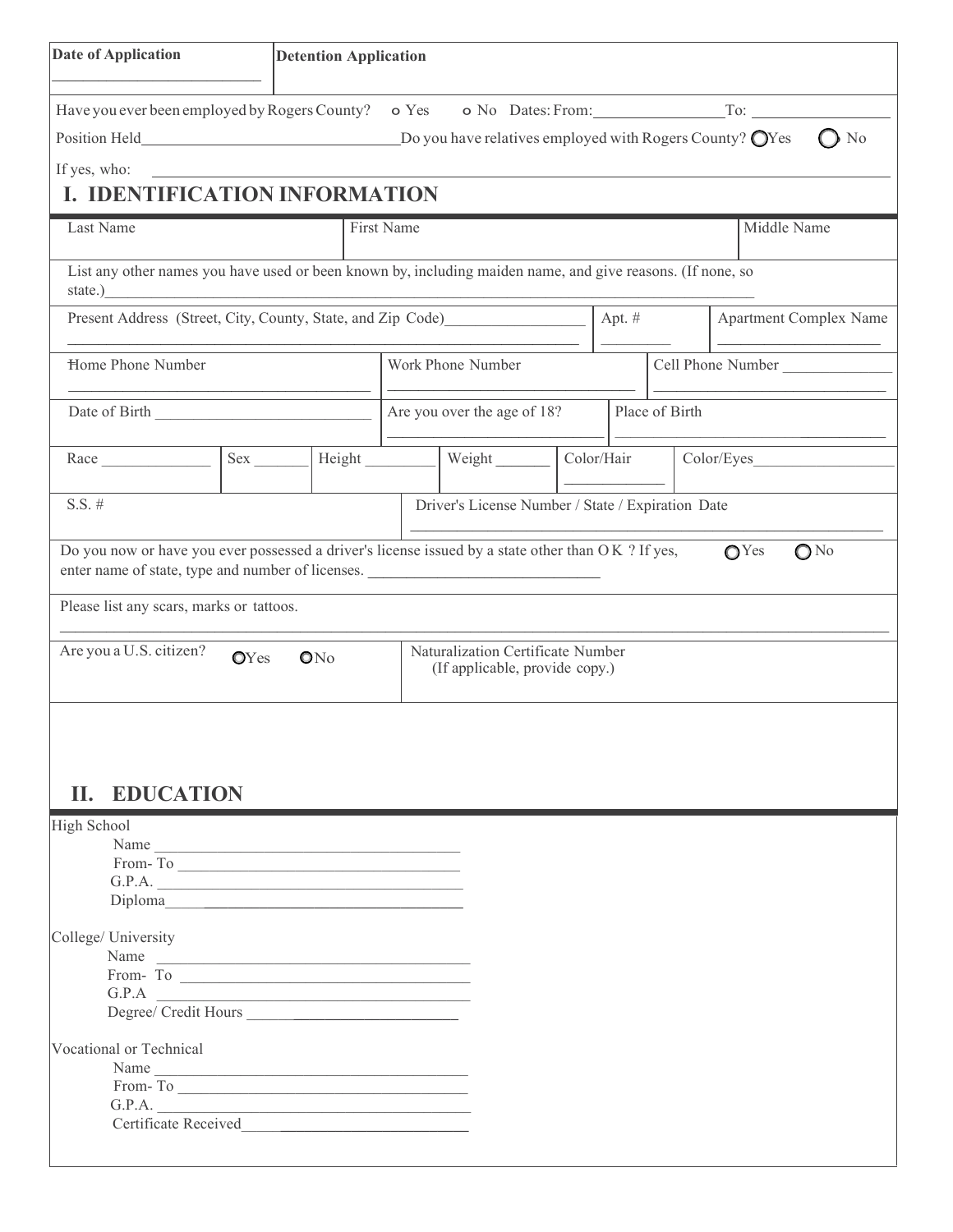| II.    | <b>EDUCATION</b> (Continued)                                 |                                                                                                                                                                                                                                           |
|--------|--------------------------------------------------------------|-------------------------------------------------------------------------------------------------------------------------------------------------------------------------------------------------------------------------------------------|
| 2.     | GED: Yes                                                     | Did you graduate from high school? G.E.D.? If yes, submit certified transcript and certificate or degree.<br>No $\qquad \qquad$<br>No $\qquad \qquad$                                                                                     |
|        | 3. CLEET Certified: OYesON o                                 | If yes, provide a copy of certification.                                                                                                                                                                                                  |
| Ш.     | <b>EMPLOYMENT HISTORY</b>                                    |                                                                                                                                                                                                                                           |
|        | List your current Employer.                                  |                                                                                                                                                                                                                                           |
|        | Employer (Company)                                           |                                                                                                                                                                                                                                           |
|        |                                                              | 1. Name                                                                                                                                                                                                                                   |
|        |                                                              | 2. Adress                                                                                                                                                                                                                                 |
| 3.City |                                                              | <u> 1989 - Andrea Santa Andrea Andrea Andrea Andrea Andrea Andrea Andrea Andrea Andrea Andrea Andrea Andrea Andr</u>                                                                                                                      |
|        |                                                              | 4. State <u>contract the state</u> and the state of the state of the state of the state of the state of the state of the state of the state of the state of the state of the state of the state of the state of the state of the st       |
|        |                                                              | 5.Phone                                                                                                                                                                                                                                   |
|        |                                                              | 6. Position League and Contact the Contact of the Contact of the Contact of the Contact of the Contact of the Contact of the Contact of the Contact of the Contact of the Contact of the Contact of the Contact of the Contact            |
|        |                                                              |                                                                                                                                                                                                                                           |
|        |                                                              |                                                                                                                                                                                                                                           |
|        |                                                              |                                                                                                                                                                                                                                           |
|        |                                                              |                                                                                                                                                                                                                                           |
|        |                                                              |                                                                                                                                                                                                                                           |
|        |                                                              | 13. Descitiption of Work, Specific Duties                                                                                                                                                                                                 |
|        |                                                              |                                                                                                                                                                                                                                           |
|        |                                                              |                                                                                                                                                                                                                                           |
|        | <b>IV. Criminal Information</b>                              | 1. OYES ONO Have you ever possessed or used illegal drugs? If yes, list substance possessed or used and number<br>of times possessed or used.                                                                                             |
|        |                                                              | 2. OYES ONO Have you been charged with a crime of a deferred or suspended sentence, deferred or suspend<br>prosecution (in this state or another state or pursuant to federal authority) for the commission of a felony? If yes, explain: |
|        |                                                              | 3. O YES ONO Have you had a protective or restraining order filed against you, or have any action pending? If so, where and when?                                                                                                         |
|        |                                                              | 4. OYES O NO Do you or have you had any actions in a court of law (civil or criminal)? If yes, explain:                                                                                                                                   |
|        |                                                              | 5. OYESONO Have you ever been investigated, detained, arrested or convicted for any Domestic Violence/Child Abuse/Child                                                                                                                   |
|        |                                                              | 6 OVES ONO Have you ever been in or affiliated with any street gang or organized criminal group? If yes, explain:                                                                                                                         |
|        | 7.OYESONO Have you ever been fingerprinted? If yes, explain: |                                                                                                                                                                                                                                           |

 $\_$  ,  $\_$  ,  $\_$  ,  $\_$  ,  $\_$  ,  $\_$  ,  $\_$  ,  $\_$  ,  $\_$  ,  $\_$  ,  $\_$  ,  $\_$  ,  $\_$  ,  $\_$  ,  $\_$  ,  $\_$  ,  $\_$  ,  $\_$  ,  $\_$  ,  $\_$  ,  $\_$  ,  $\_$  ,  $\_$  ,  $\_$  ,  $\_$  ,  $\_$  ,  $\_$  ,  $\_$  ,  $\_$  ,  $\_$  ,  $\_$  ,  $\_$  ,  $\_$  ,  $\_$  ,  $\_$  ,  $\_$  ,  $\_$  ,

8. o YES o NO Have you ever been a victim of a crime? If yes, explain: \_\_\_\_\_\_\_\_\_\_\_\_\_\_\_\_\_\_\_\_\_\_\_\_\_\_\_\_\_\_\_\_\_\_\_\_\_\_\_\_\_\_\_\_\_\_\_\_\_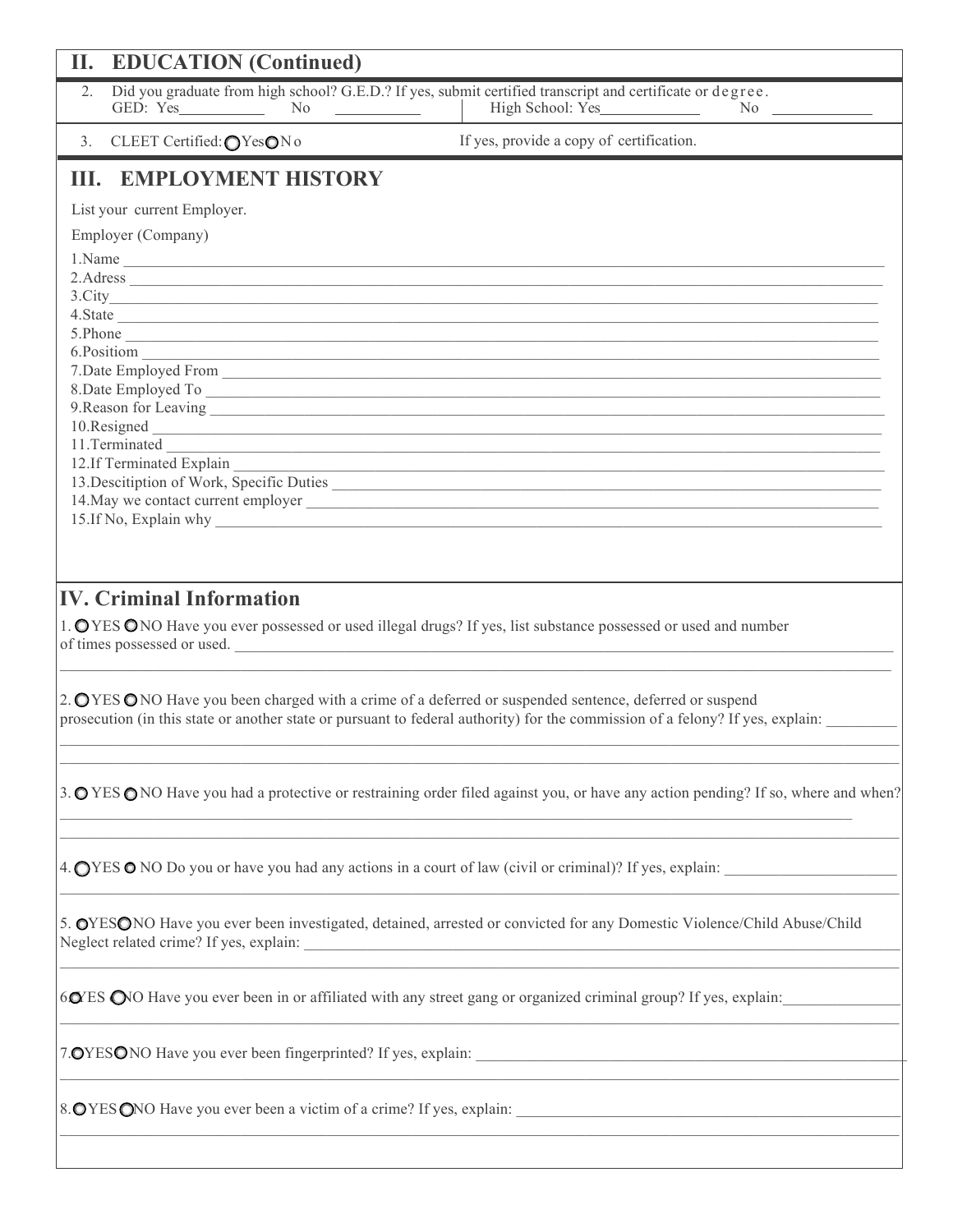9. OYESONO Would your personal experience with drugs(or with friends or relatives who use drugs) affect your ability to enforce laws against them? If yes, explain:

 $\mathcal{L}_\mathcal{L} = \mathcal{L}_\mathcal{L} = \mathcal{L}_\mathcal{L} = \mathcal{L}_\mathcal{L} = \mathcal{L}_\mathcal{L} = \mathcal{L}_\mathcal{L} = \mathcal{L}_\mathcal{L} = \mathcal{L}_\mathcal{L} = \mathcal{L}_\mathcal{L} = \mathcal{L}_\mathcal{L} = \mathcal{L}_\mathcal{L} = \mathcal{L}_\mathcal{L} = \mathcal{L}_\mathcal{L} = \mathcal{L}_\mathcal{L} = \mathcal{L}_\mathcal{L} = \mathcal{L}_\mathcal{L} = \mathcal{L}_\mathcal{L}$ 

 $10.\bigcirc$  YESONO Have you ever filed for a protective or restraining order(s)? If yes, provide the name of the defendant, their address, phone number, employer and a copy o 6 f the order:  $\mathcal{L}_\mathcal{L} = \mathcal{L}_\mathcal{L} = \mathcal{L}_\mathcal{L} = \mathcal{L}_\mathcal{L} = \mathcal{L}_\mathcal{L} = \mathcal{L}_\mathcal{L} = \mathcal{L}_\mathcal{L} = \mathcal{L}_\mathcal{L} = \mathcal{L}_\mathcal{L} = \mathcal{L}_\mathcal{L} = \mathcal{L}_\mathcal{L} = \mathcal{L}_\mathcal{L} = \mathcal{L}_\mathcal{L} = \mathcal{L}_\mathcal{L} = \mathcal{L}_\mathcal{L} = \mathcal{L}_\mathcal{L} = \mathcal{L}_\mathcal{L}$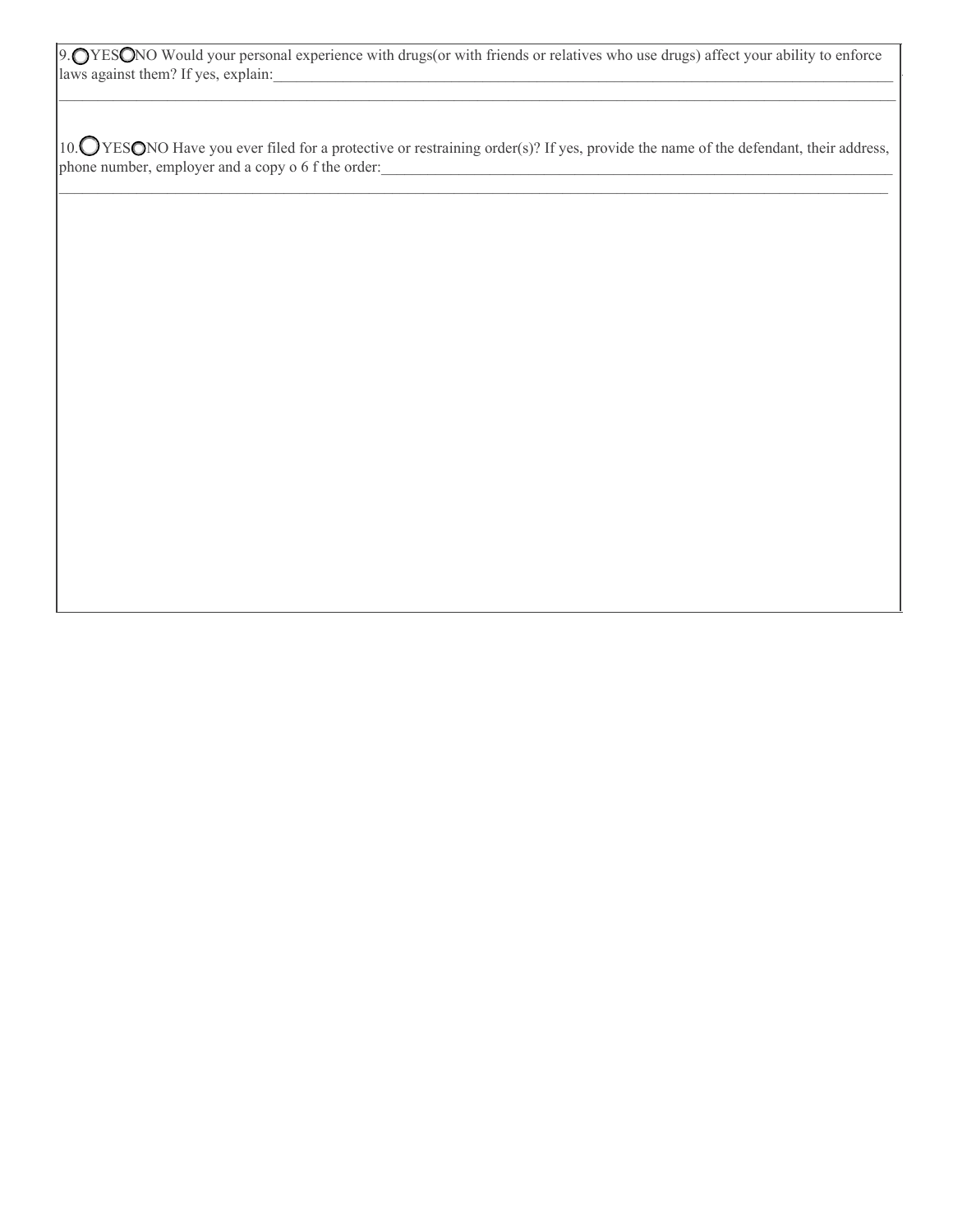|         | $YES$ ( $NO$                                                                                                                                                                                                                                                                              |      |                  |                                              | Have you ever stolen or taken without permission, anything from anyone? If yes, explain:              |                             |              |                                   |
|---------|-------------------------------------------------------------------------------------------------------------------------------------------------------------------------------------------------------------------------------------------------------------------------------------------|------|------------------|----------------------------------------------|-------------------------------------------------------------------------------------------------------|-----------------------------|--------------|-----------------------------------|
| $15.$ ( | <b>YES</b><br>)NO                                                                                                                                                                                                                                                                         |      |                  |                                              | Have you ever been arrested or received a criminal citation and/or convicted of a crime? If yes, give |                             |              |                                   |
|         | <b>Date</b>                                                                                                                                                                                                                                                                               |      | <b>Violation</b> | details below. (Include all court documents. | Location                                                                                              | Court<br><b>Disposition</b> |              | Police<br><b>Agency</b>           |
|         |                                                                                                                                                                                                                                                                                           |      |                  |                                              |                                                                                                       |                             |              |                                   |
|         | 16. Have you ever been reported as a runaway or missing person? o YES o NO If yes, explain:<br>17. List below any member of your immediate family, friends, significant others, past and present that have ever been arrested<br>for or convicted of a serious crime?<br><b>Full Name</b> | Race | <b>Sex</b>       | Date of<br><b>Birth</b>                      | <b>SSN</b>                                                                                            | <b>Relation</b>             | <b>Crime</b> | <b>Arresting</b><br><b>Agency</b> |
|         |                                                                                                                                                                                                                                                                                           |      |                  |                                              |                                                                                                       |                             |              |                                   |
|         |                                                                                                                                                                                                                                                                                           |      |                  |                                              |                                                                                                       |                             |              |                                   |
|         | XIV. GENERAL INFORMATION                                                                                                                                                                                                                                                                  |      |                  |                                              |                                                                                                       |                             |              |                                   |